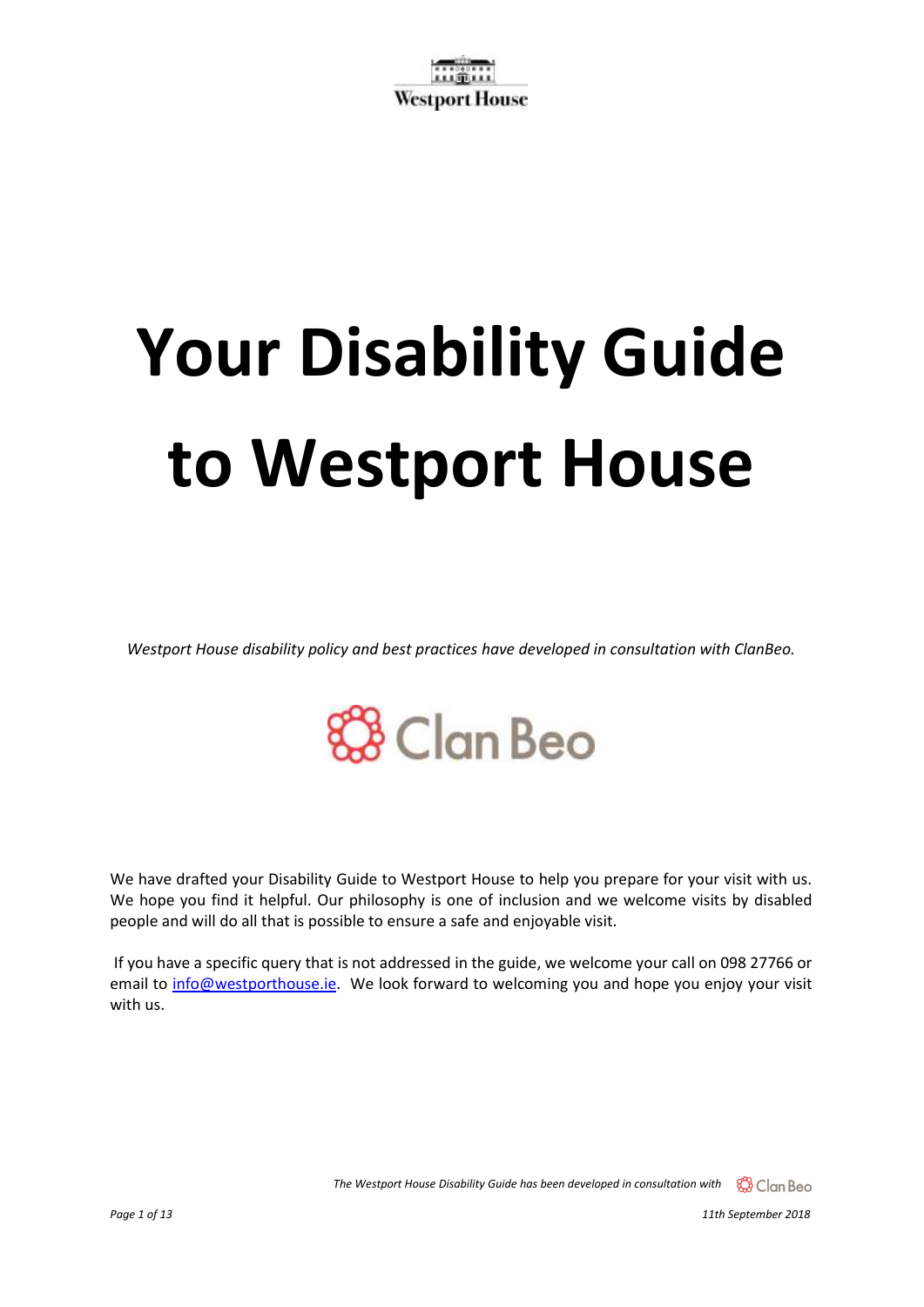#### **WESTPORT HOUSE DISABILITY POLICY**

- 1. WELCOME We do our best to make people feel welcome and understood at Westport House. We want you to get the very best out of their experience. Introduce yourself when you arrive, we are looking forward to meeting you.
- 2. UNDERSTANDING We train our staff to understand the general challenges that people living with disabilities face. We trust you to help us understand if there are any personal considerations that we need to keep in mind.
- 3. PREPARATION Just like each of our guests we do our best to get things right first time. We might need a little time to prepare so that everyone's experience will be a safe one. Check our [Pirate](https://www.westporthouse.ie/pirate-adventure-park/park-map/)  [Adventure Park map](https://www.westporthouse.ie/pirate-adventure-park/park-map/) an[d Height restrictions](https://www.westporthouse.ie/pirate-adventure-park/height-restrictions/) in advance and contact us if you there is anything you are not sure about.
- 4. PERSONAL SUPPORTS We work everyday to make sure the different experiences are safe and enjoyable for all our guests. Please bring with you the personal assistance necessary to allow each guest to enjoy the attractions safely.
- 5. ONE STEP AT A TIME We are a very old site that will take some time and imagination to introduce new best practice accommodations that will help everyone experience every aspect of Westport House. Please share your suggestions with us so that we can understand what we can do better by emailing info@westporthouse.ie.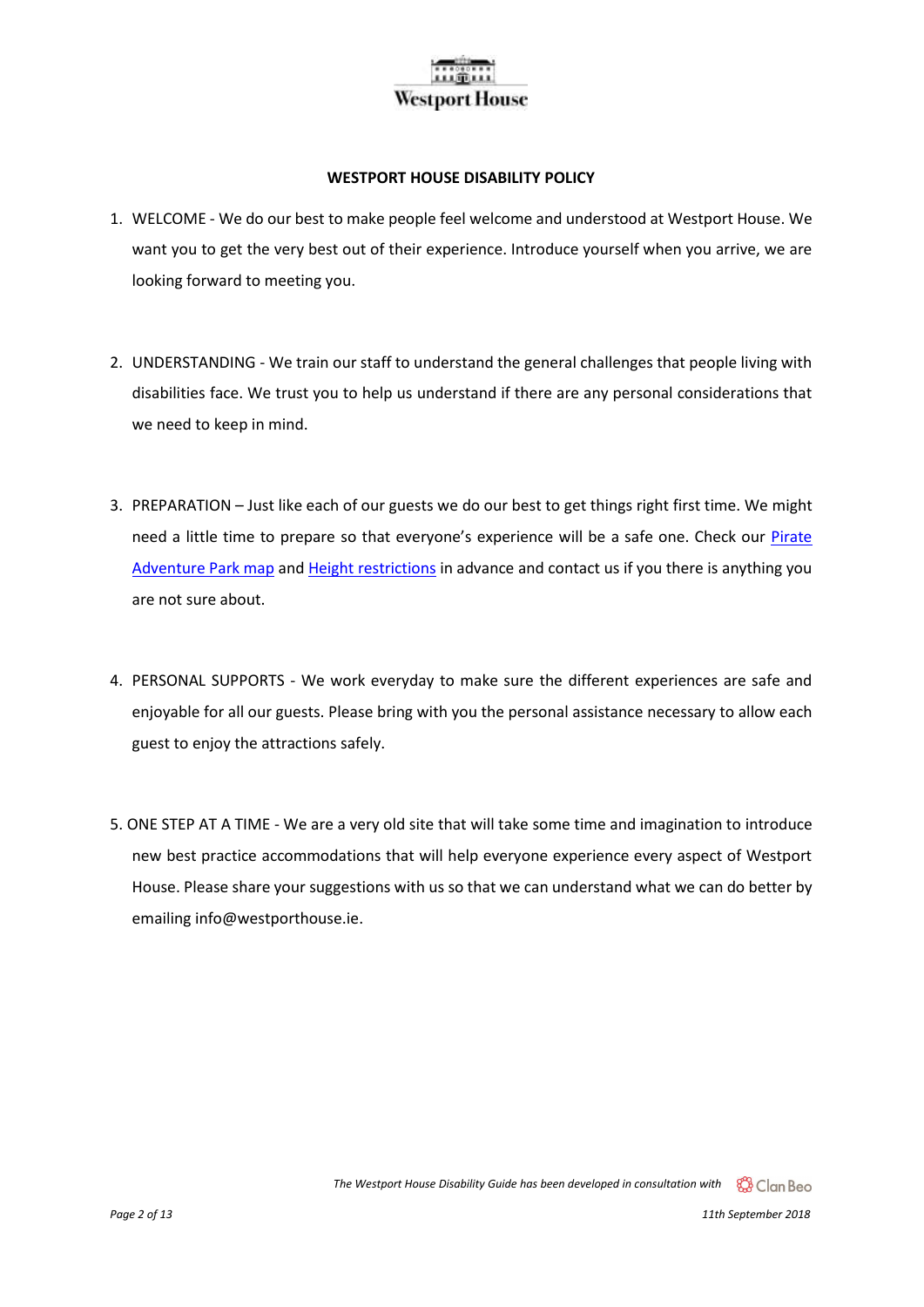#### **INFORMATION FOR OUR GUESTS**

#### **HOW TO PREPARE**

Knowing what to expect is crucial in making your experience a good one for the entire family. We trust that you know what's works best for the person and how best to prepare for a great day out. Here are some suggestions when planning ahead:

- **1. Study Location Maps** A comprehensive map is available for our site. Review the map with the guest and try to lay out a plan for your day at the park. Please see <https://www.westporthouse.ie/pirate-adventure-park/park-map/> for details.
- **2. Choose a Meeting Location -** Pick a place on the map to meet in case your party becomes separated – we suggest our Information Point as one of the most central locations on the estate (it is advertised on boards as our Lost Child Meeting Point). Be sure the guest with a cognitive disability is aware of the location and show it to them as soon as you arrive. Should he or she get lost, stress the importance of finding a crew member who will assist in attempting to reunite you. In addition, there is also a designated location where lost persons can be escorted.
- **3. Have a Visual Schedule** By providing a possible timeline, you can help the guest understand what to expect next (including crowds, sights, sounds and smells)
- **4. Practice Waiting in Line** Waiting in line is a normal part of what everyone has to do. To prepare, practice waiting with the guest with a cognitive disability at home or in lines at places he or she might already frequent. We are very happy to expedite a ride if it makes for a better experience and through signage, all of our guests are aware that this is our policy.

#### **WHAT SOME PEOPLE BRING**

**A Safety Bracelet** - A bracelet or some variety of visual identification for the guest may include your name and contact number. Have a photo of the guest on your mobile device or digital camera, especially if they are at risk of becoming separated from their party.

**Ear Plugs or Headphones** - The park can be noisy, involve loud music and other guests' voices. Ear plugs or headphones may help for a less intense experience for the guest.

**A Sensory Toy** – The park can be a very arousing experience for some guests due to the sights, sounds, scents and commotion at the park. Have a sensory toy on hand, a stress ball or other calming item to assist with the experience of a sensory overload.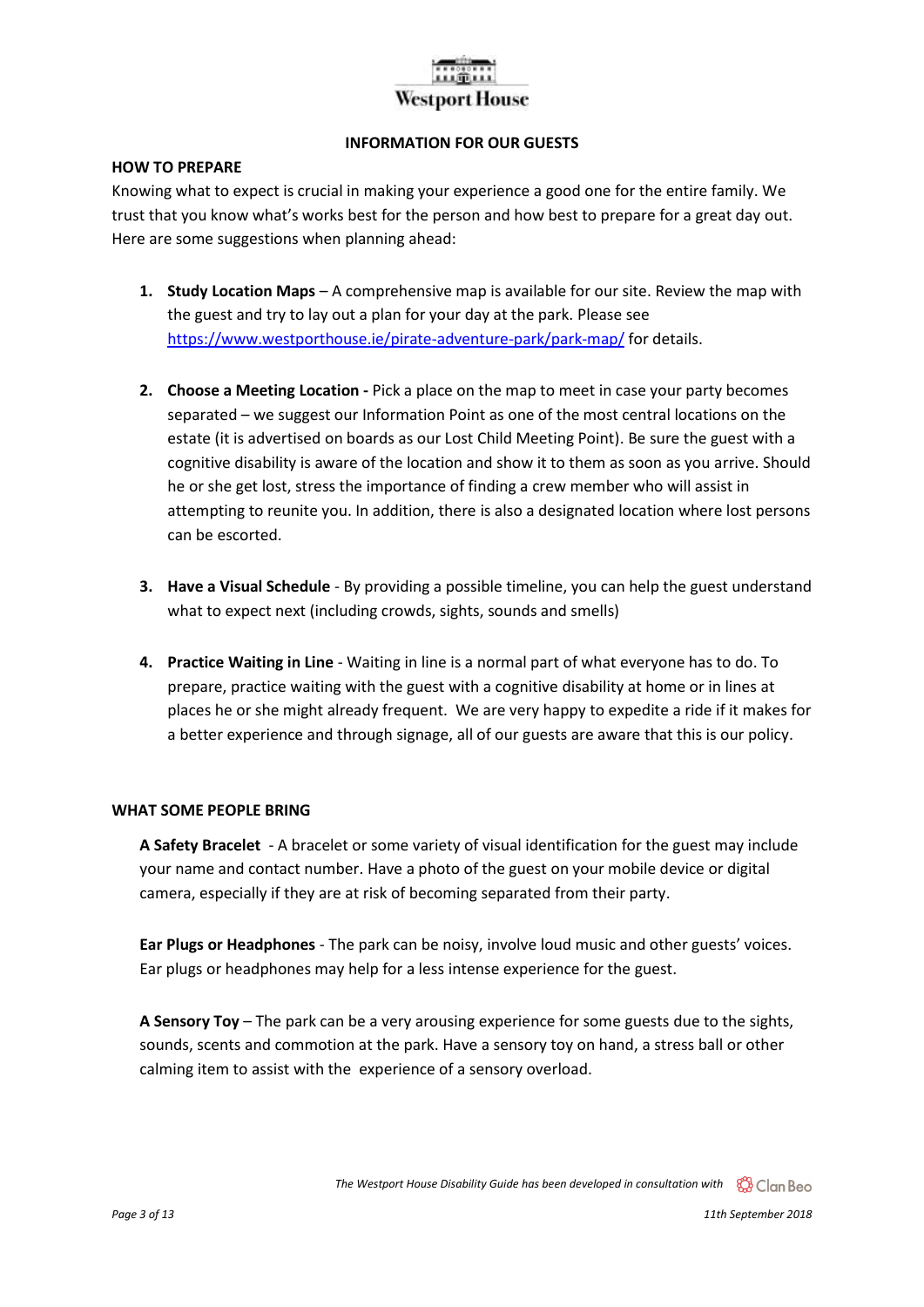#### **GENERAL ACCOMODATIONS**

**Ticketing** - The person with the disability pays for entry to Westport House adventure activities. However, a person who acts as an escort for the visit to assist enters free of charge (on production of the relevant documentation). *Please note;* do not include these escorts when booking online as they will be given complimentary admission on arrival.

**Dietary Accommodations** - We accommodate most food allergies, intolerances and specific dietary needs. Advance requests can be made when booking a dining reservation, or by speaking with the chef or manager on duty at food outlets. All guests with food allergies or intolerances are also allowed to bring food items into the parks. *Please note;* we are strictly prohibited from storing, preparing, cooking or reheating any food brought into the park.

**Wheelchairs** - We have 2 standard wheelchairs on site that are available for our guests to use (1 in the house and 1 in the farmyard office). If a wheelchair will be needed, please email us in advance to be sure that it is available. *Please note;* These wheelchairs cannot be adapted or adjusted to a specific personal requirement that the guest may have.

**Accessible Toilet Facilities** - In addition to multiple men's and women's restroom facilities throughout the parks, accessible toilets are available. They are larger than a traditional restroom which can be helpful if a guest needs assistance or requires that someone accompany him or her. Ask staff about the Recreation Room (in the farmyard), Caravan Park (incl. shower), Pirate Adventure Park and on main floor of Westport House and they will direct you.

**Accessible Parking** - Accessible parking spaces are available at car park 4 adjacent to the adventure park entrance information point. Guests with disabilities or limited ability are welcome to park cars in front of Westport House. We are sorry to say that coaches and large vehicles may not park in front of Westport House as the old bridge is not load bearing nor is there sufficient turning space for coaches.

**Break Areas** - Should the guest become over-stimulated or need some down time, we have seating areas and lots of green areas available where a guest can "take a break." For further information, please speak with a crew member at each attraction.

**Sensory Space** – Should the guest need some down time, we have a sensory space in the gardens/woodland in front of Westport House. Please speak with one of our crew or look out for signs.

**Assistance Dogs** - Assistance dogs are welcome in the house, garden, and park. Puppies in assistance dog training are welcome in the house as long as they are house trained.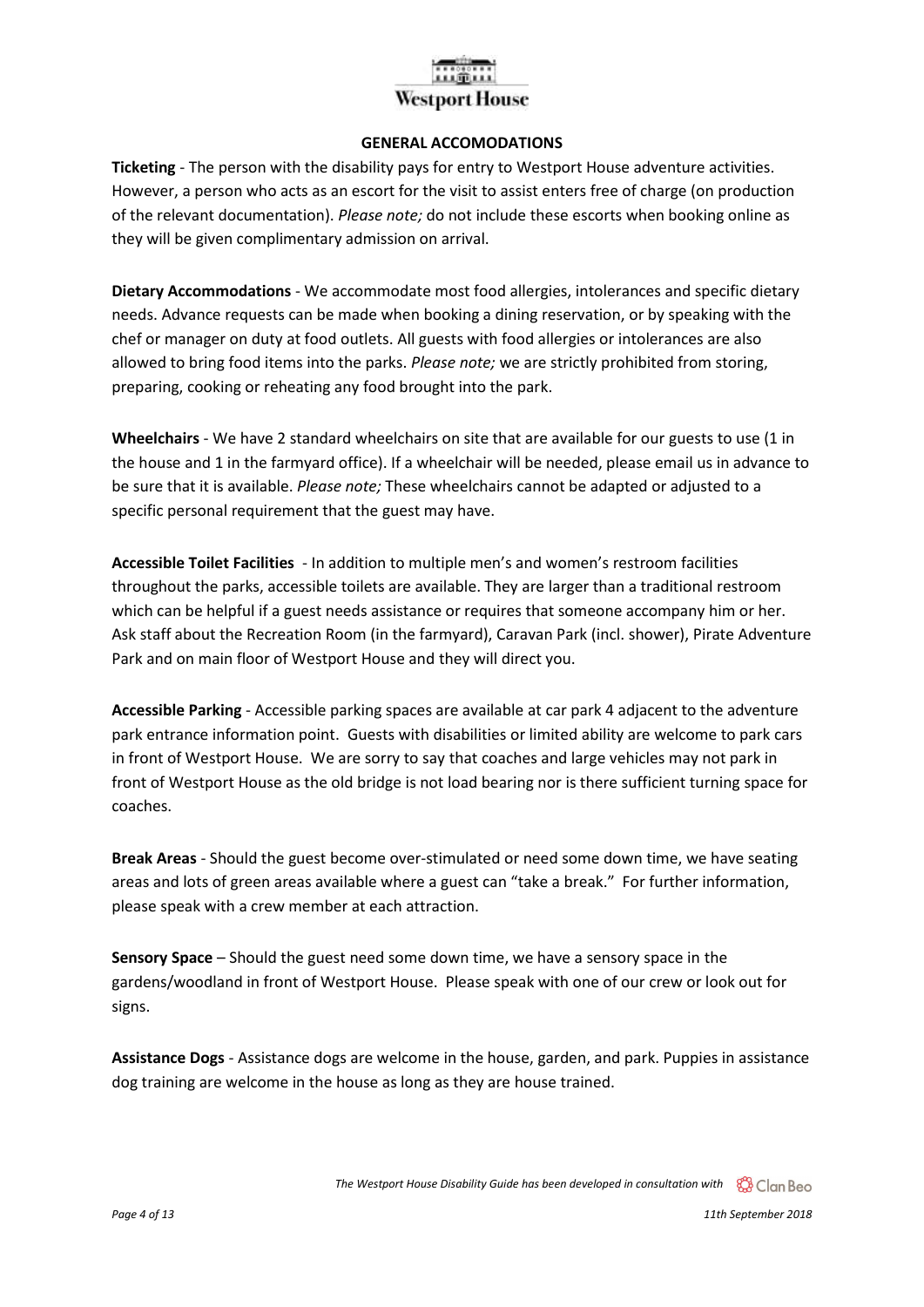**Audio Tour** – you can download the Westport House Audio Tour App from iTunes Store or the Google Play store to help you get the best from your trip to Westport House itself. (*Please note;* the audio tour is not available as an audio descriptive option).

**First Aid** - First aid supplies are located at the ticket office, entrance information point, at each of the attractions and at reception in the main house. A defibrillator is located at the entrance information point. Crew members throughout the park are able to call for first aid assistance upon request.

**Medication** – Westport House staff and crew members are not qualified to store or administer any routine or emergency medication. Please ensure that the guest and their escort carries the necessary medication safely with them and is in a position to administer it when required.

**Personal Lifting** - Crew members can offer assistance steadying a guest transferring to or from a wheelchair. Crew members may not lift or assist in lifting anyone using a wheelchair. All guests must be able to board a ride themselves or with help from a member of their party.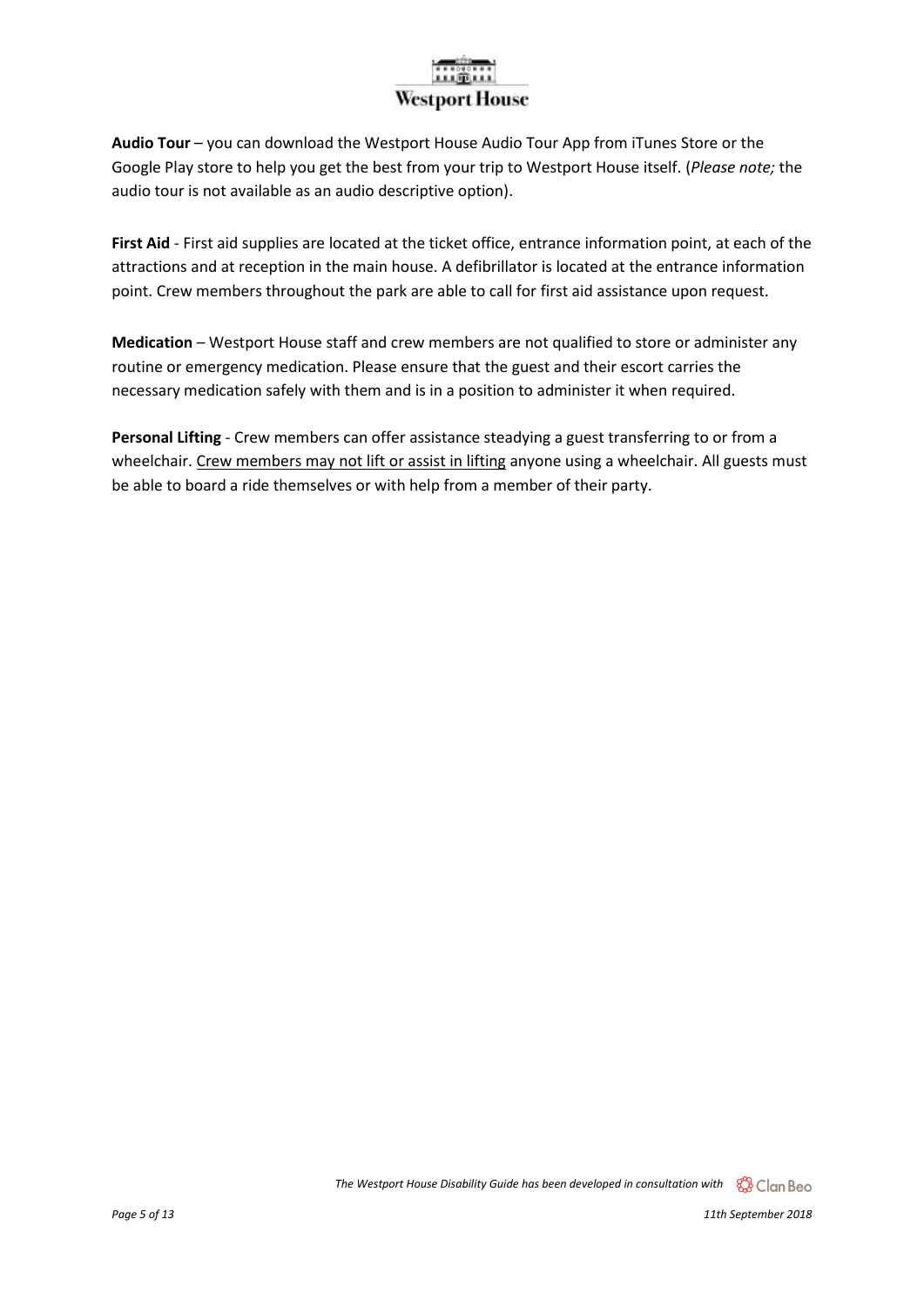#### **The Pirate Adventure Park SPECIFIC GUIDELINES ON ACCESSIBILITY ON RIDES & ATTRACTIONS**

**Pirate Adventure Park Accessibility** – In order to make sure that our guests are safe when enjoying rides in the Pirate Adventure Park, many of the rides are subject to [height restrictions.](https://www.westporthouse.ie/pirate-adventure-park/height-restrictions/) Height requirements are posted at each attraction. All guests, including those using wheelchairs, must meet the height requirement. In order to safely take part safely in a ride guests must be able to:

- Maintain the proper riding position throughout the ride. (e.g. brace themselves upright in their seat, keeping their head upright and their back against the seatback, maintain postural control while seated in a tube or raft).
- Use the restraint device properly and be able to hold on tight and keep their hands, arms, legs, and feet down and inside the attraction at all times.
- Show a willingness and ability to comply with verbal and written rider requirements.

A Guest should not take part in an adventure park activity if;

- they have any impairment or condition that would prevent the intended use of seating and safety restraints as provided
- they cannot understand or follow through on a safety requirement.

**Expedited Queuing** – Expedited Queuing is designed for Guests who are unable to tolerate extended waits at attractions due to a disability. We will be happy to expedite your ride if queuing becomes difficult for a maximum of 2 rides in a row.

**Rider Switch** - Parties with more than 2 Guests may be able to take advantage of the attraction [Rider](https://disneyworld.disney.go.com/en_GB/guest-services/rider-switch/) [Switch](https://disneyworld.disney.go.com/en_GB/guest-services/rider-switch/) program, which enables you to experience an attraction while another member of your party waits with the Guest who does not ride. You then "swap" to enable the other party member to enjoy the attraction without having to wait in line again. For further information on how to use this service, please speak with a crew member at each attraction.

**One at a Time** - Only one mobility-impaired guest may ride the attraction at one time, unless they are in the same family. Please inquire about specific procedures prior to boarding a particular attraction.

**Escorts on Rides** - With the help of your family member or personal supporter who acts as an escort and who is admitted for free you will be able to enjoy many of the rides and facilities in the Pirate Adventure Park. Where a Guest needs help on a ride their escort should accompany them.

*Page 6 of 13 11th September 2018*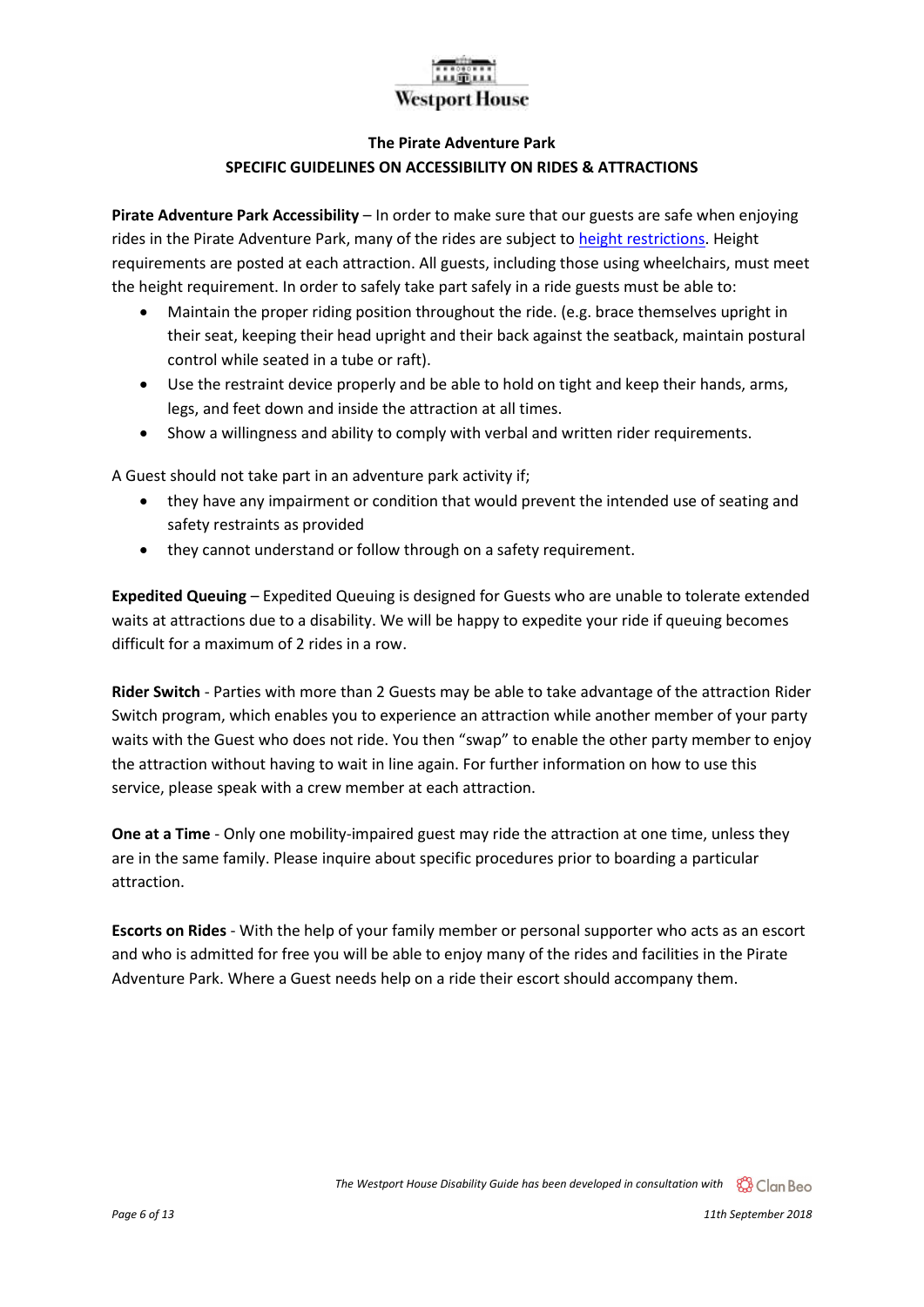### Westpo

#### **The Pirate Adventure Park SPECIFIC GUIDANCE**

**Some Limitations** – Our objective is for all guests to be safe and have an enjoyable day. It is our policy to work with each person and their escorts to do what we can so that everyone can get the best they possibly can from the Westport House experience.

However, because of the nature and location of some of the activities access maybe either curtailed or fully restricted for some people who have mobility challenges. Some rides incorporate safety systems designed by the manufacturer to accommodate people of average physical stature, body proportion and movement capabilities. Sometimes recent weather conditions may mean that access to a ride or a ride platform is made more difficult. For these reasons some of the Westport House experiences are subject to some possible access limitations. To check, please contact us in advance or speak with a crew member at each attraction.

**Oxygen Tanks and Concentrators** - Oxygen tanks and concentrators are permitted in the house and in all areas of the estate. Due to the dynamics and certain characteristics of some of the rides, they may not be permitted. Oxygen Concentrators are permitted on all rides as long as they can be secured and meet the loose article requirements for the particular ride.

**Casts, Braces, and Walking Boots** - Guests with walking boots and knee braces will be able to ride as long as the boot or brace fits comfortably in to the ride unit. Where the cast or brace may present a hazard to the guest or others or where the cast or brace does not allow the guest to use the safety equipment Guests may be restricted from riding certain attractions. It would be helpful in arriving at a decision if Guests brought with them medical advice which would help indicate what attractions would be safe for that particular person to experience.

**Prosthetic Devices and Amputations** - Guests with any type of prosthesis should ensure it is properly secured before riding any ride and should talk to the Pirate Adventure Park manager to determine their specific ability to ride any ride.

**Ride Interruption.** In the unlikely scenario where a ride is interrupted with a weather, power or mechanical emergency, the Guests may have to negotiate stairs or wet conditions in order to safely evacuate. In these circumstances a crew member will assist the person and their escort to stay safe as they evacuate. Guests may need to negotiate stairs from the highest point of the ride and down steeply inclined catwalks or steps. Guests requiring assistance and their escorts will be assisted after others have been evacuated.

**Appropriate Observed Conduct**: Guests assisted by their escorts must demonstrate appropriate observed conduct by indicating a willingness and ability to understand, participate in, and follow all rider requirements. Appropriate observed conduct may include but not be limited to, maintaining the proper riding position, attention to and compliance with safety instructions, proper use of restraints and safety equipment and a willingness to participate in the attraction.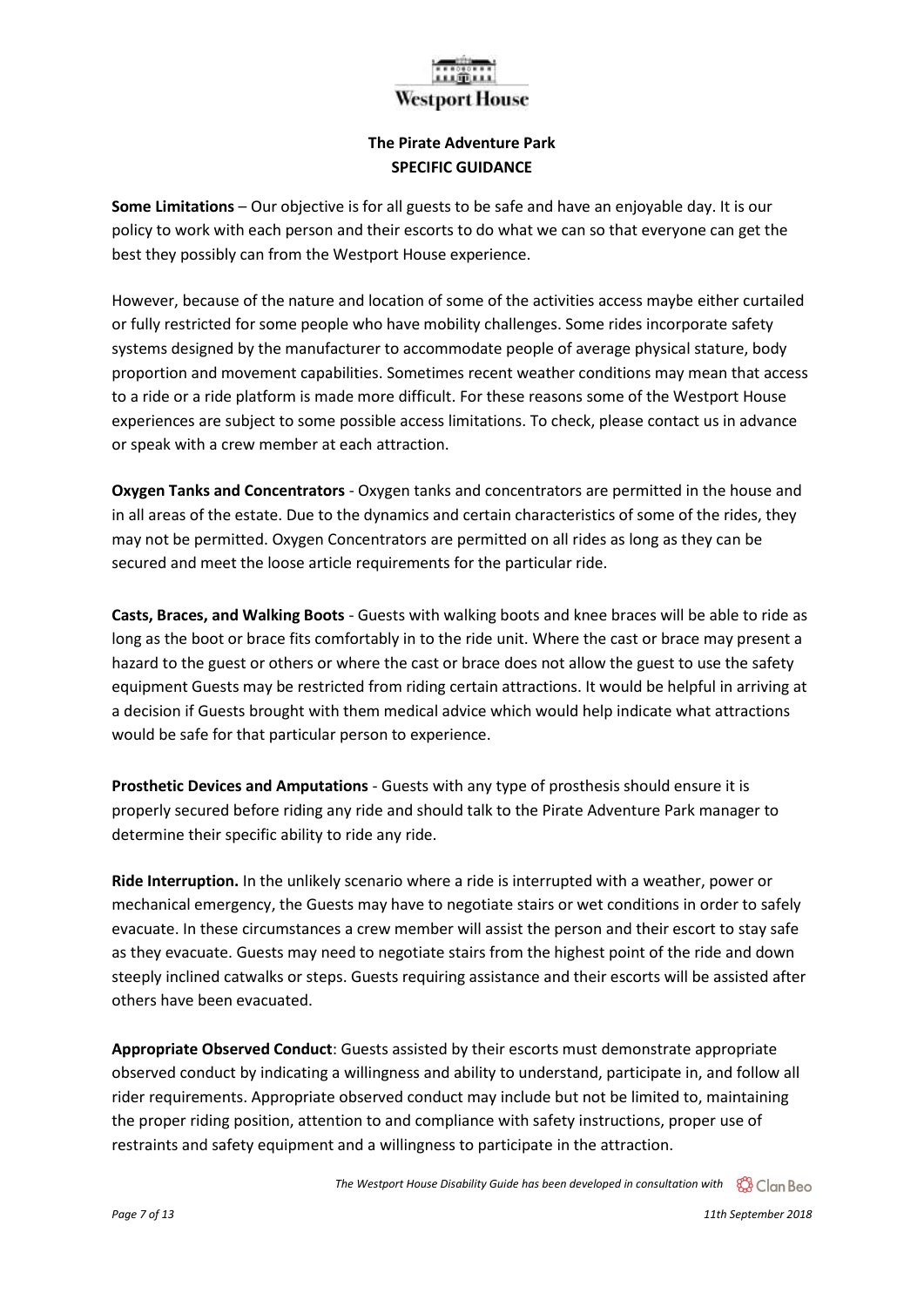#### *Please note*

Because each person is unique, the Pirate Adventure Park manager in consultation with yourself, your escort and other guests can decide how a person can safely take part in the activity. The final call will be made by the manager. They are not permitted to work on the basis of a waiver from the guest or their escort. Please see the table on the following page for details of possible limitations on the specific Pirate Adventure Park and our partners experiences.

*The Westport House Disability Guide has been developed in consultation with* 

*Page 8 of 13 11th September 2018*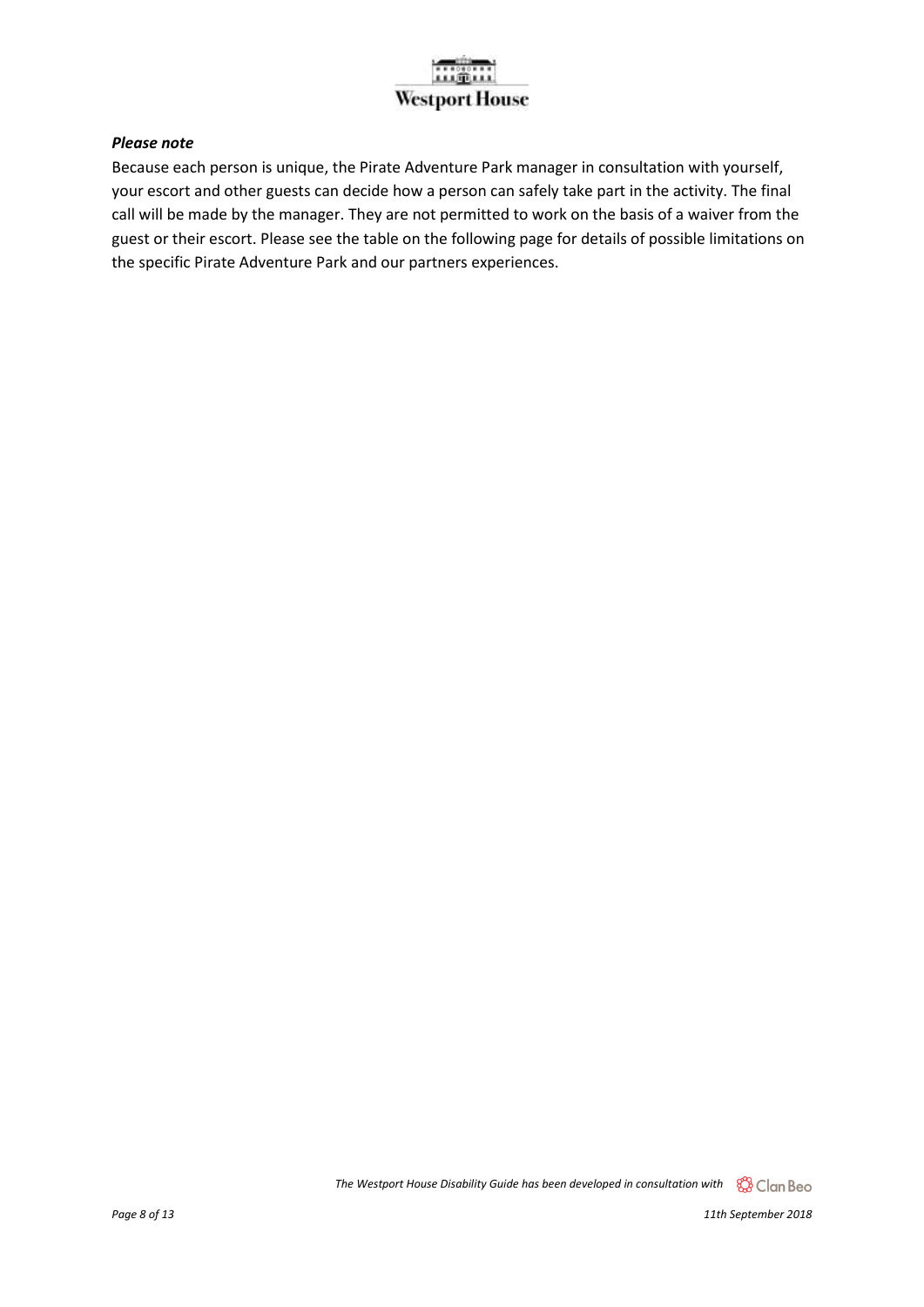#### **The Pirate Adventure Park**

#### **SPECIFIC RIDE AND ATTRACTION GUIDANCE 2018**

| <b>Experience</b>     | <b>Possible limitations</b>            | <b>Commentary</b>                               |
|-----------------------|----------------------------------------|-------------------------------------------------|
| <b>Pirates Den</b>    | Located on first floor - no            | Escorts and the person will have to negotiate   |
| <b>Indoor</b>         | mechanical lift access.                | two flights of stairs to access this area.      |
| <b>Soft Play Area</b> |                                        |                                                 |
| <b>Swans Pedal</b>    | Physical personal lifting into and out | Escorts may have to support a person to be      |
| <b>Boats</b>          | of a water based activity may be       | lifted into and out of the Swan Pedal boats on  |
|                       | required.                              | the water.                                      |
| <b>Miniature Rail</b> | Physical personal lifting into and out | Escorts may have to support a person to be      |
| <b>Train</b>          | of the train may be required.          | lifted into and out of the train.               |
|                       | Limited room for a very small          |                                                 |
|                       | mobility device.                       |                                                 |
| <b>Swinging</b>       | Short flight of stairs to access the   | Escorts and the person will have to negotiate a |
| <b>Pirate Ship</b>    | loading platform.                      | short flight of stairs.                         |
|                       | Oxygen tanks not usually permitted.    |                                                 |
| <b>Log Flume</b>      | Physical personal lifting into and out | Person and their escorts should have the        |
| <b>Splash Ride</b>    | of the Flume may be required.          | capacity to evacuate the ride when it is at its |
|                       | Significant unsafe person handling     | highest point in the event of an interruption.  |
|                       | challenging where the Flume ride is    |                                                 |
|                       | interrupted.                           |                                                 |
|                       | Oxygen tanks not usually permitted.    |                                                 |
| Go Kart -             | Physical personal lifting into and out | Escorts may have to support a person to be      |
| <b>Pedal Carts</b>    | of the Pedal Carts may be required.    | lifted into and out of the Pedal Cars.          |
| <b>Inflatable</b>     | Physical personal lifting into and out | A person with mobility challenges may need to   |
| <b>Bouncy Castle</b>  | of the inflatable activity may be      | be should escorted on this attraction taking    |
| & Obstacle            | required.                              | account of height restrictions.                 |
| Course                |                                        |                                                 |
| <b>Cannonball</b>     | Long flight of stairs to access the    | Escorts and the person will have to negotiate a |
| <b>Run Slide</b>      | loading platform.                      | long flight of stairs.                          |
|                       | Oxygen tanks not usually permitted.    |                                                 |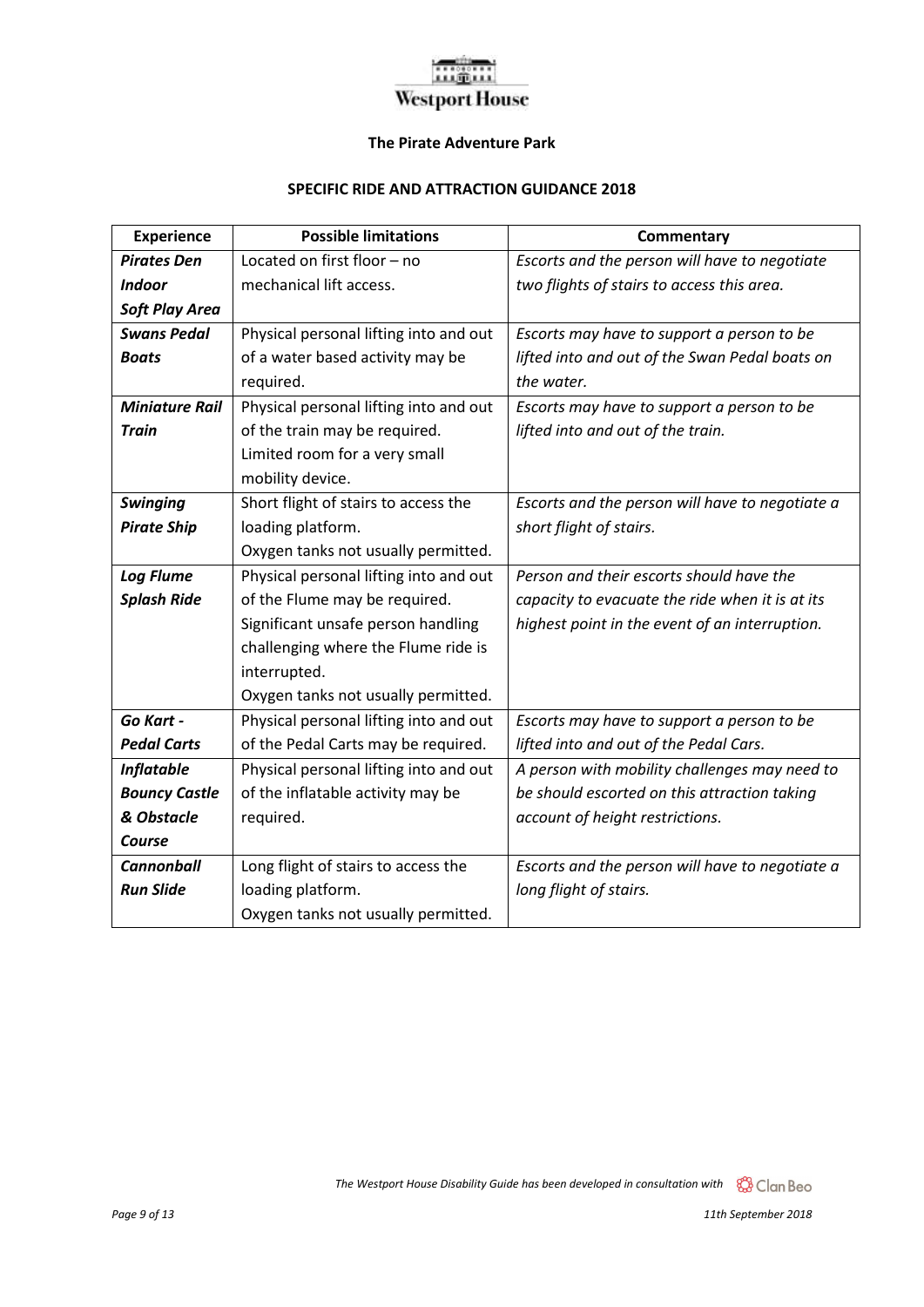#### **Additional Pay-As-You-Go Activities**

#### **SPECIFIC GUIDANCE 2018**

| <b>Experience</b>    | <b>Possible limitations</b>             | Commentary                                       |
|----------------------|-----------------------------------------|--------------------------------------------------|
| <b>Foot Darts</b>    | None                                    |                                                  |
| <b>Vintage</b>       | There are 3 steps to access carousel.   | Escorts may have to support a person to be       |
| <b>Carousel</b>      |                                         | lifted into and out of the Vintage Carousel.     |
|                      | Physical personal lifting into and out  | Sleigh rides that allow a person to sit down and |
|                      | of the Merry Go Round may be            | be fully supported as well as horses are         |
|                      | required.                               | included on this attraction.                     |
| <b>Archery</b>       | None                                    | Arranged by prior booking                        |
| <b>Pony Riding</b>   | Physical personal lifting on to and off | Escorts may have to support a person to be       |
|                      | the pony may be required.               | lifted onto and off the pony. Arranged by prior  |
|                      |                                         | booking.                                         |
| <b>Birds of Prey</b> | None.                                   | Arranged by prior booking and availability of    |
|                      |                                         | birds of prey only (taking into account weather  |
|                      |                                         | conditions).                                     |

*The Westport House Disability Guide has been developed in consultation with* 

*Page 10 of 13 11th September 2018*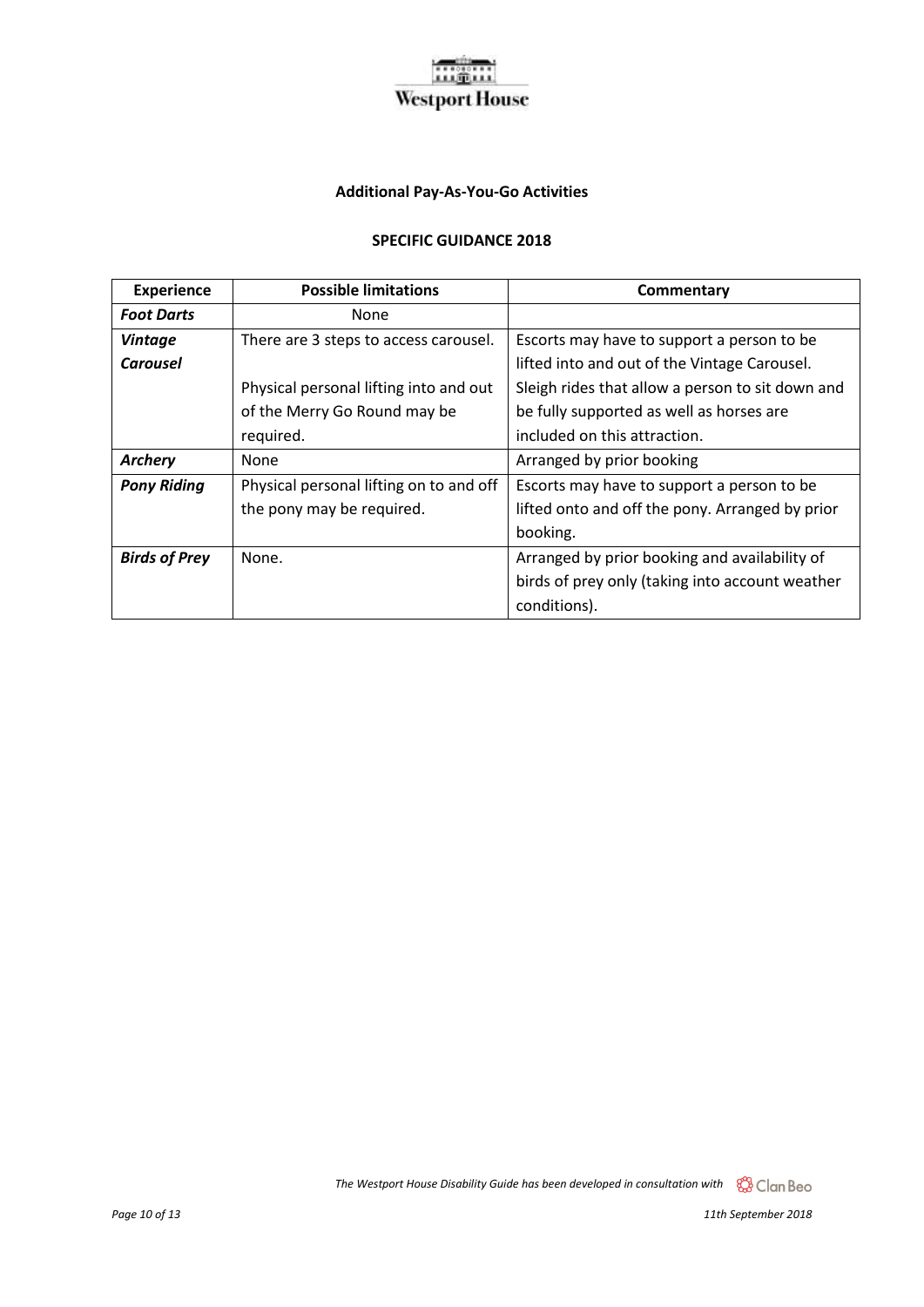#### **Westport House & Grounds, Caravan and Camping Facilities, Westport Train Tour SPECIFIC GUIDANCE**

**Westport House** – For the 2018 season, 90% of our 400 acre estate is wheel-chair accessible. However, the 18th century historic house, terrace area, and rose garden are not fully accessible. Improvements in accessibility are a priority in our plans for the development of the historic house over the coming years.

**Garden and Grounds, Coach House** - The garden is accessible to visitors who use manual wheelchairs and electric scooters. Please be aware that Westport House is a woodland site with uneven terrain, pebble stone parking area in front of the house and soft bark surfaces. We ask that you take extra care on steeper slopes.

**Caravan and Camping** - Facilities in our caravan and camping park include wheelchair accessible toilets and showers. Much of the access underfoot is on smooth tarmac. Naturally, the camping and caravan areas themselves are grass. In 2018 and in previous years we have enjoyed welcoming guests in this area that use a range of accessibility equipment.

| <b>Experience</b>  | <b>Possible limitations</b>           | <b>Commentary</b>                                    |
|--------------------|---------------------------------------|------------------------------------------------------|
| Westport           | 18 steps to access the front door of  | An escort may have to support a person living        |
| <b>House</b>       | the house.                            | with mobility challenges to negotiate the 18         |
|                    | 3 stories (incl. first floor and      | steps at the front of the house                      |
|                    | basement) currently with no lift.     | In general, the accessible toilet is made            |
|                    | Some of the surfaces in the           | available to our visitors on request. Just talk to   |
|                    | basement area are uneven.             | our friendly staff at reception.                     |
|                    | Access to the downstairs café area    | An escort may have to support a person living        |
|                    | involve some additional steps         | with mobility challenges to negotiate the stairs     |
|                    |                                       | to the first floor and down to the basement          |
|                    |                                       | area                                                 |
| <b>Grounds and</b> | Pebble stones in the area in front of | It is possible for cars transporting a person living |
| <b>Gardens</b>     | the main house mean that pushing a    | with mobility challenges to park immediately         |
|                    | wheelchair can be difficult           | adjacent to the front steps                          |
| <b>Coach House</b> | Pebble stones in this area mean that  |                                                      |
|                    | pushing a wheelchair can be difficult |                                                      |
| <b>Caravan and</b> | Grass covered areas in the caravan    | Guests are reminded that the use of                  |
| <b>Camping</b>     | and camping park                      | accessibility scooters on grassy areas is not        |
|                    |                                       | generally recommended and where possible             |
|                    |                                       | guests should use the tarmacked areas for            |
|                    |                                       | getting around. Where it is absolutely necessary     |
|                    |                                       | to travel across the grass on a mobility scooter     |
|                    |                                       | the route should be checked for any occasional       |
|                    |                                       | natural indentations in the ground.                  |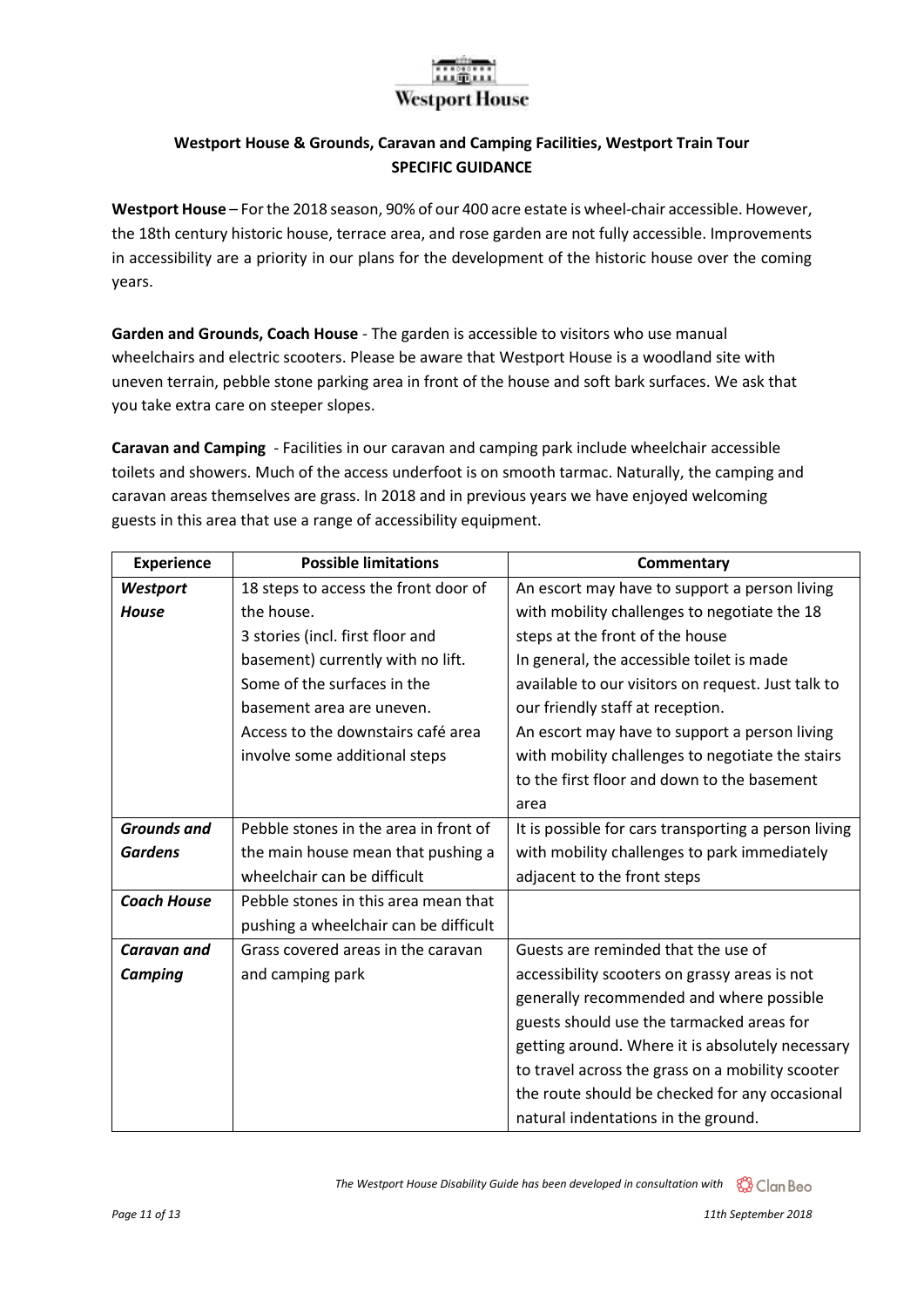| Westport           | The train tour is not wheelchair     | An escort may have to support a person living     |
|--------------------|--------------------------------------|---------------------------------------------------|
| <b>House Train</b> | accessible. Neither does the seating | with mobility challenges into and out of the      |
| <b>Tour</b>        | arrangement on the train tour allow  | train tour. A folded up wheelchair must be lifted |
|                    | a person to be seated in a           | into and out of the train tour.                   |
|                    | wheelchair or buggy                  |                                                   |